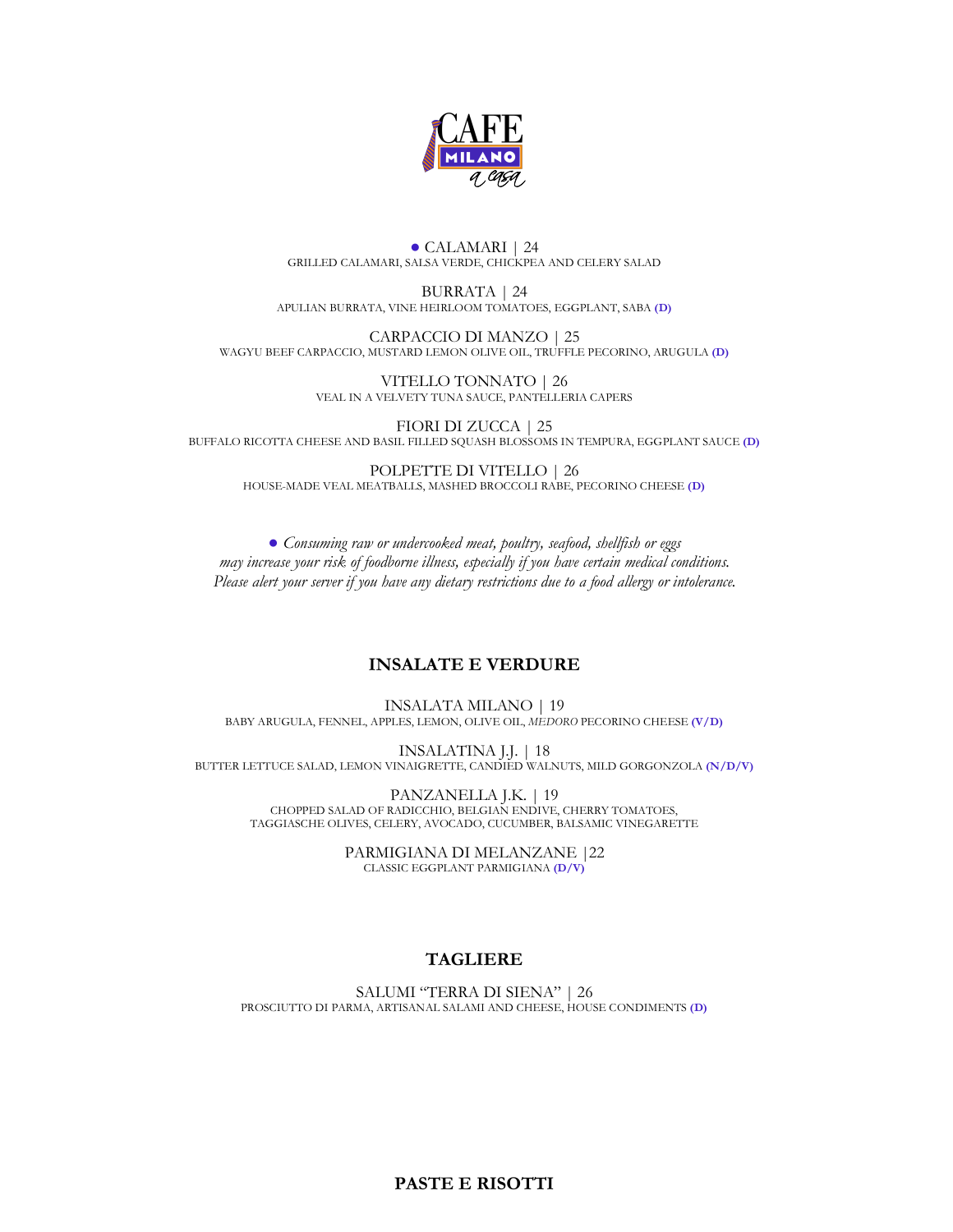

**\*\*** CAPELLINI ANN HAND | 25 ANGEL HAIR, CORBARINO TOMATO AND BASIL SAUCE **(V)**

**\*\*** LINGUINE MOSCHINO | 46 LINGUINE, SAUTÉED MAINE LOBSTER WITH SHELL, LIGHTLY SPICED TOMATO SAUCE **(S)**

**\*\*** SPAGHETTI KITON | 34 SPAGHETTI, SAUTÉED MANILA CLAMS, LIGHTLY SPICED FRESH CHERRY TOMATO **(S)**

**\*** RAVIOLI CAVALLI | 34 HOUSE-MADE BRAISED VEAL AND SPINACH-FILLED RAVIOLI, VEAL AND SAGE REDUCTION **(D)**

**\*** TAGLIATELLE ZEGNA | 31 HOUSE-MADE TAGLIATELLE, VEAL, PORK, AND BEEF RAGÙ "BOLOGNESE STYLE"

**\*** PAPPARDELLE PRADA | 32 HOUSE-MADE TRUFFLE PAPPARDELLE, WHITE VEAL RAGÙ, PARMIGIANO REGGIANO **(D)**

**\*** TONNARELLI BULGARI | 30 HOUSE-MADE TONNARELLI, AGED PECORINO SARDO, BLACK PEPPERCORNS "CACIO E PEPE STYLE" **(D)**

> RISOTTO SEMSEM | 31 FOREST MUSHROOM RISOTTO, PARMIGIANO REGGIANO **(D)**

RISOTTO GUCCI | 38 CARNAROLI RISOTTO, CALAMARI, WHITE SHRIMP, BAY SEA SCALLOPS, YELLOW CORBARINO **(D)**

**\*** *Daily homemade fresh pasta.*

**\*\*** *All dry pasta dishes are made to order. Please allow 20 minutes for preparation. Thank you! Gluten free pasta also available. Please ask your server about selection.*

### **PIZZE**

*Cafe Milano proudly serves "Francesco Vastola" Campanian tomato*

FOCACCIA AL ROSMARINO FRESCO 12 FRESH ROSEMARY AND SEA SALT FOCACCIA + TOMATO BRUSCHETTA 5 + PROSCIUTTO 10

CAFE MILANO | 29 MAIDA-VASTOLA TOMATO, FIOR DI LATTE MOZZARELLA, ARTICHOKES, SEASONAL MUSHROOMS, CULATELLO, CRISPY SALAMI, TAGGIASCHE OLIVES

SAN BABILA | 26 MAIDA-VASTOLA TOMATO, BUFFALO MOZZARELLA, *EARTH N EATS FARM* BASIL

LA SCALA | 29 FIORDILATTE MOZZARELLA, PROSCIUTTO DI PARMA, ARUGULA, SHAVED PARMIGIANO REGGIANO

> VIA DELLA SPIGA | 28 FIORDILATTE MOZZARELLA, TRUFFLE PECORINO, SEASONAL MUSHROOMS

## **PESCI**

SPIGOLA CILENA | 46 PAN SEARED CHILEAN SEA BASS, BLACK GARLIC SAUCE, CARAMELIZED FENNEL

IPPOGLOSSO | 44 WILD ALASKAN HALIBUT, GREEN PEAS, FOREST MUSHROOMS, LEMON OLIVE OIL

> PESCE SPADA | 43 GRILLED SWORDFISH, ORANGE BRAISED BELGIAN ENDIVE, CHICKPEA PURÈE, LEMON CAPERS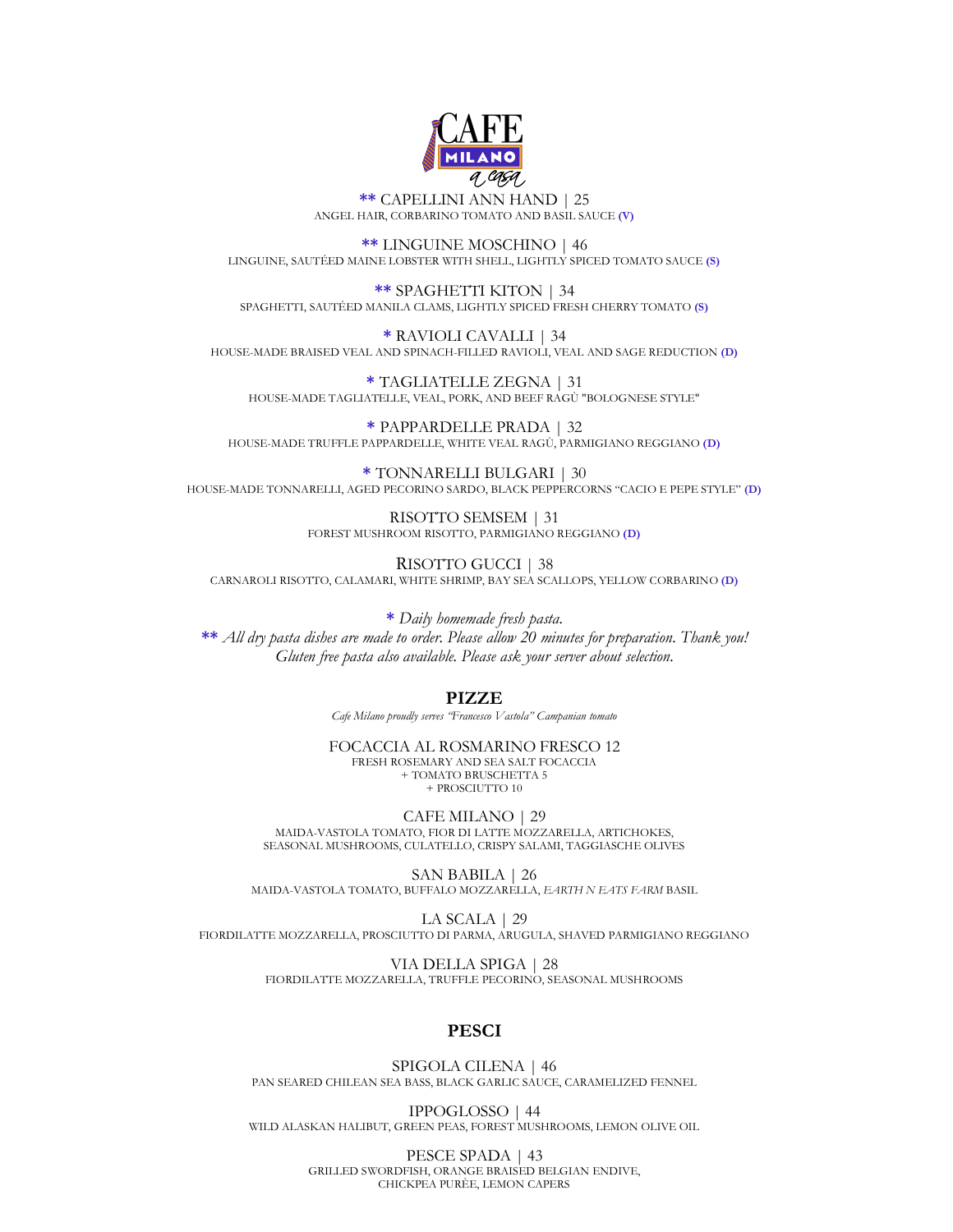

### **CARNI**

COSTOLETTA DI VITELLO | 56 16OZ VEAL CHOP, ASPARAGUS, PORCINI MUSHROOM VEAL REDUCTION **(D)** 

PAILLARD DI VITELLO | 56 POUNDED AND GRILLED VEAL CHOP, BABY ARUGULA, RADICCHIO, ENDIVE SALAD

> MILANESE | 56 VEAL CHOP "MILANESE STYLE", *PATH VALLEY* ARUGULA SALAD VEAL PARMIGIANA ALSO AVAILABLE **(D)** | 71

COSTINE DI MANZO WAGYU | 42 SLOWLY COOKED WAGYU BEEF SHORT RIBS, POTATOES, GREMOLADA **(D)**

POLLO ARROSTO |35 *JURGILEWICZ FARM* BONELESS HALF CHICKEN, BABY CARROTS, CIPOLLINI ONION, THYME LEMON

> TAGLIATA DI WAGYU | 67 GRILLED, SLICED AUSTRALIAN WAGYU BEEF, FOREST MUSHROOM, BEEF JUS

PETTO DI POLLO ALLA MILANESE | 34 POUNDED AND BREADED CHICKEN BREAST "MILANESE" STYLE, ARUGULA, CHERRY TOMATOES

> PETTO DI POLLO ALLA GRIGLIA | 34 POUNDED AND GRILLED CHICKEN BREAST, ARUGULA, CHERRY TOMATOES

PETTO DI POLLO ALLA PARMIGIANA | 34 POUNDED AND BREADED CHICKEN "PARMIGIANA" STYLE, SAUTÉED VEGETABLES

### **CONTORNI**

SIDES | 12 BROCCOLI RABE | TRUFFLE HOUSE FRIES | BABY SPINACH BABY ARUGULA SALAD | ASPARAGUS | HEIRLOOM CARROTS

# **DOLCI**

MILLEFOGLIE CLASSICA | 15 CLASSIC PUFF PASTRY AND CHANTILLY VANILLA CREAM, RASPBERRY, WHIPPED CREAM (N, D)

TIRAMISÙ| 15 CLASSIC ITALIAN TIRAMISÙ, COFFEE MOUSSE, LINGUA DI GATTO COOKIE, CHOCOLATE COFFEE BEANS (D)